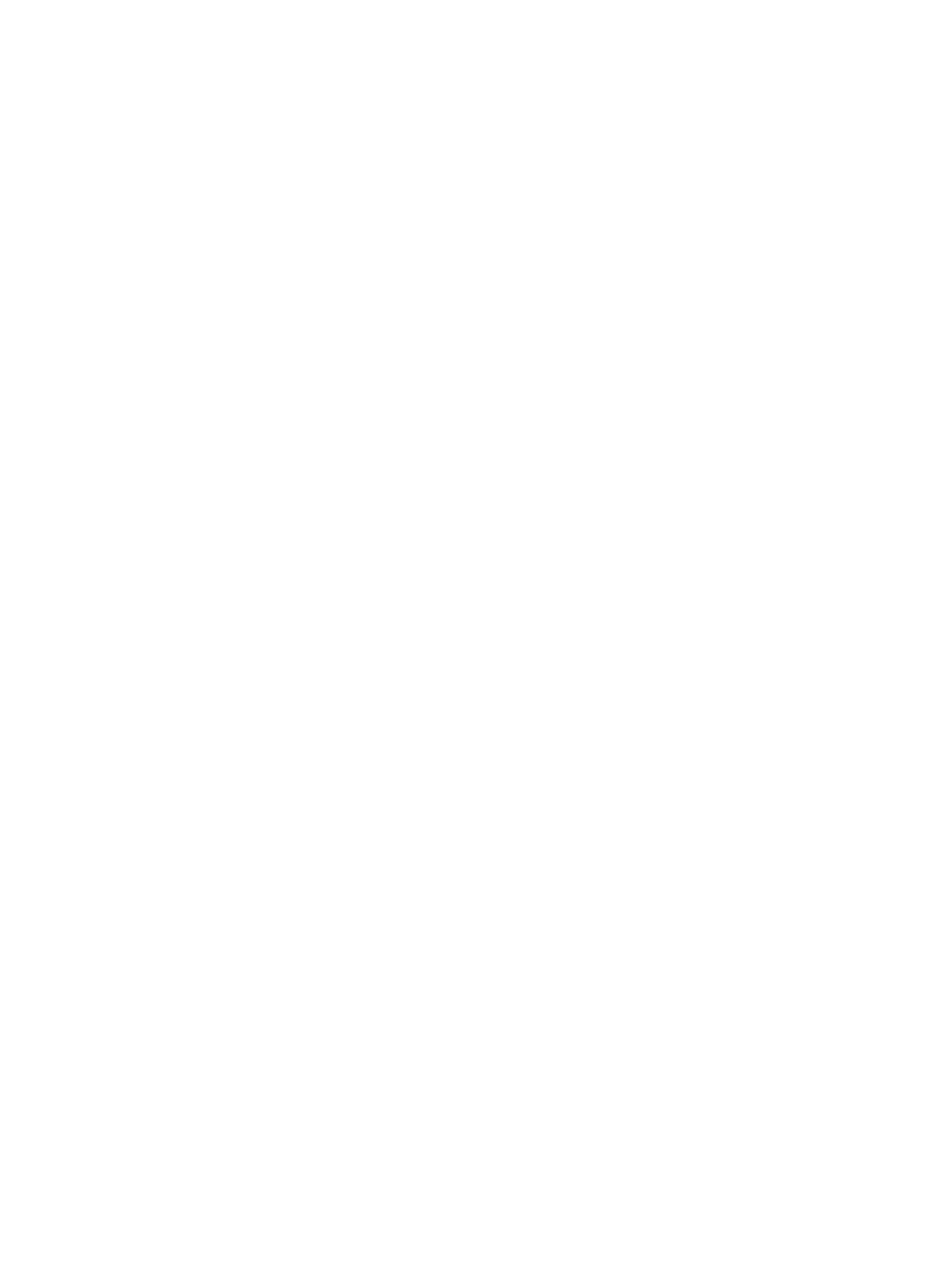## **Where does Outer Space begin?**

### **Abstract**

According to international law, there is not a defined point at where the atmosphere ends and outer space begins. However, some attempts have been made, such as Karman line (100 km above mean sea level). Hence, the problem arouses of whether certain activities, such as sub-orbital flights, should be covered by air law or space law. How can legal questions regarding these activities be answered, if the applicable legal regime is unclear? In answering the main question, it is essential to define 'outer space' and understand the differences between it and the airspace.

### **Outer Space**

Outer Space can be defined as the environment that surrounds Earth and the denser parts of its atmosphere. The Atmosphere of Earth is layers of gas (mainly nitrogen, oxygen, argon) surrounding Earth and retained by the planet's gravitational force; does not end at a certain altitude but gets progressively thinner.<sup>1</sup>

## **The boundary between Airspace and Outer Space is not legally defined.**

The boundary between Airspace and Outer Space is not clearly defined, neither from a physical, geographical or legal perspective. States have not defined a lower limit of outer space by means of a treaty norm. Since airspace is subject to full State sovereignty while outer space (including the Moon and other celestial bodies) is not subject to national appropriation, the question arises where the first ends and the latter begins. (F.e.: The OST uses key terms without defining them. It has led to a long-lasting debate around the definition and delimitation of outer space. Such discussions are a regular agenda item at the Legal Subcommittee of the COPUOS.)<sup>2</sup>

### **The Difference between the Outer Space and the Airspace**

The exploration and use of outer space shall be carried out for the benefit of all peoples irrespective of the degree of their development and it calls for international cooperation to that end. Space is no State's property, but *res communis*. Space law is rooted in public international law. In Article 1 of the Paris Convention on the Regulation of Aerial Navigation, States affirmed "complete and exclusive" sovereignty over the airspace above their territory. Important parts of international air law are codified in the Convention on International Civil Aviation of 1944.<sup>3</sup>

### **Karman line**

The altitude where the speed necessary to aerodynamically support an airplane to fly equals orbital velocity; often arbitrarily used as boundary between the atmosphere and outer space. This altitude (100 km above the surface of the Earth) is where the gravity starts to weaken. The legally non-binding Karman line was named after T. von Kármán.<sup>4</sup>

#### **Attempts to delimitate Outer Space**

As for the scope of application of space law (versus air law), two schools of thought can be distinguished. The functional approach: the aim/type of the activity that should determine the applicable law. The spatial/conceptual approach: the place of the activity that should determine the applicable law. Despite decades of discussions, no consensus has yet been found on the definition of delimitation of outer space.<sup>5</sup>

# **United Nations Committee on the Peaceful Uses of Outer Space working groups**

The COPUOS is an inter-governmental body of the UN General Assembly (UNGA) and the main discussion forum for UN Member States on matters relating to the exploration and peaceful uses of outer space.

The Committee has two standing subcommittees: the Scientific and Technical Subcommittee (STSC) and the Legal Subcommittee (LSC),<sup>6</sup> and it is served and supported by the United Nations Office for Outer Space Affairs (OOSA)<sup>7</sup>

### **Living without legal definition of space: Suborbital flights**

Follows a parabolic (ballistic) trajectory; Suborbital activities include sounding rockets, ballistic missiles, high-altitude point-to-point passenger transport systems and suborbital space tourist flights.

Do sub-orbital flights belong to the regime of air law or space law, both or neither of them? Functional and spatial approaches have been suggested, but problems arise as there is no 'suborbital category' in either international air law or space law.<sup>8</sup>

## **Outcome**

l

There is still not an accepted definition of outer space and of its limits, and relatively little consideration was even given to the problem of where outer space begins until the successful orbiting of the first artificial satellite in 1957; after this, international instruments have been established and used to regulate outer space activities. There have even been suggestions to postpone the problem of delimitating outer space until more experience and more clarifications have been gained.<sup>9</sup>

<sup>1</sup> Soucek, Alexander: Space Law Essentials, Volume I: Textbook. Neue Praktikerskripten NPS, p. 9, 127.

<sup>&</sup>lt;sup>2</sup> Soucek, Alexander: Space Law Essentials, Volume I: Textbook. Neue Praktikerskripten NPS, p. 9, 127.

<sup>3</sup> Soucek, Alexander: Space Law Essentials, Volume I: Textbook. Neue Praktikerskripten NPS, p. 9, 14, 88.

<sup>4</sup> Soucek, Alexander: Space Law Essentials, Volume I: Textbook. Neue Praktikerskripten NPS, p.77, 128; Soucek, Alexander: Space Law Essentials. Volume 2: Casebook, p. 33.

<sup>&</sup>lt;sup>5</sup> Soucek, Alexander: Space Law Essentials, Volume I: Textbook. Neue Praktikerskripten NPS, p. 23.

<sup>6</sup> Soucek, Alexander: Space Law Essentials, Volume I: Textbook. Neue Praktikerskripten NPS. Page 16, 17.

<sup>7</sup> Brünner, Christian – Soucek, Alexander: Outer Space in Society, Politics and Law, p. 202.

<sup>8</sup> Soucek, Alexander: Space Law Essentials, Volume I: Textbook. Neue Praktikerskripten NPS. Pages 88–89.

<sup>9</sup> United Nations General Assembly, A/AC.105/C.2/7, 7.5.1970, p. 6, 8).